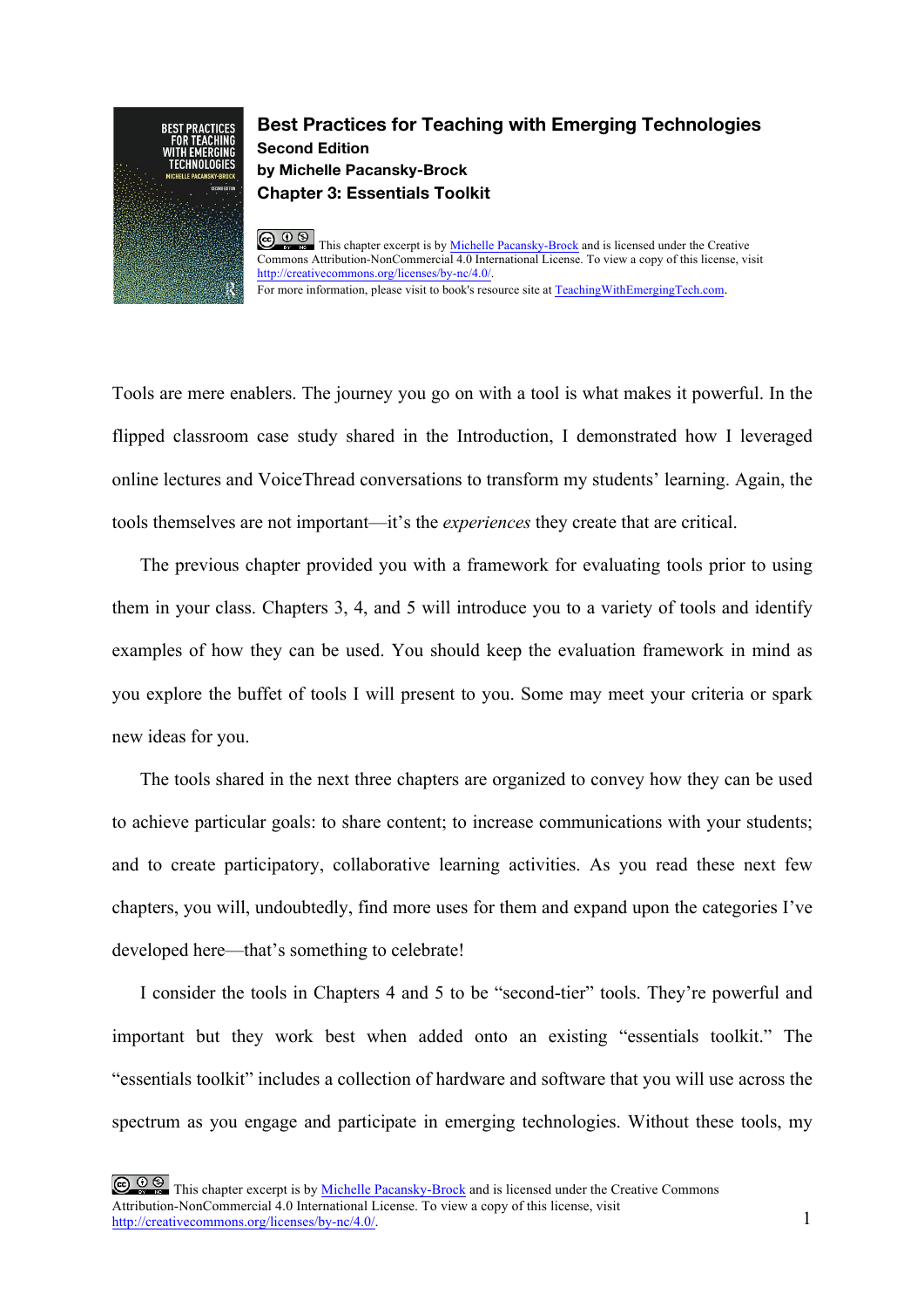teaching would crumble.

*Disclaimer: technology changes quickly. All descriptions of tools and account characteristics are reflective of services at the time of writing. Please refer to the website of each individual tool for current information.*

# **1. Smartphone**

Smartphones are handheld multimedia studios (I often wonder when we'll stop referring to them as phones). As you identify apps you use regularly on your computer (referred to as "web apps"), be cognizant of the fact that these web apps likely are available in the form of mobile apps too. The mobile version of a web app will, generally, be a pared down version with fewer options, but that is not always a bad thing. A simplified interface can mean a friendlier user experience. Having access to tools "on the go" opens a world of possibilities for you and your students. Scavify and Goosechase are apps that enable mobile scavenger hunts complete with customizable challenges and a leaderboard (which, essentially, tracks each participant's scores and shows who the leaders are). The VoiceThread mobile app enables opportunities for recording video comments from anywhere, capturing one's location, as well as one's presence (see Ch 5 for a great Showcase about this strategy!). With the Zoom mobile app, you can participate in live video conversations from anywhere you have a connection. Additionally, a smartphone functions quite well as both a webcam and microphone, as well; although I do not consider it a replacement for either.



Recording a video on your a smartphone and uploading it to YouTube using the YouTube app is a simple and fast way to create, host, and share brief videos of yourself with your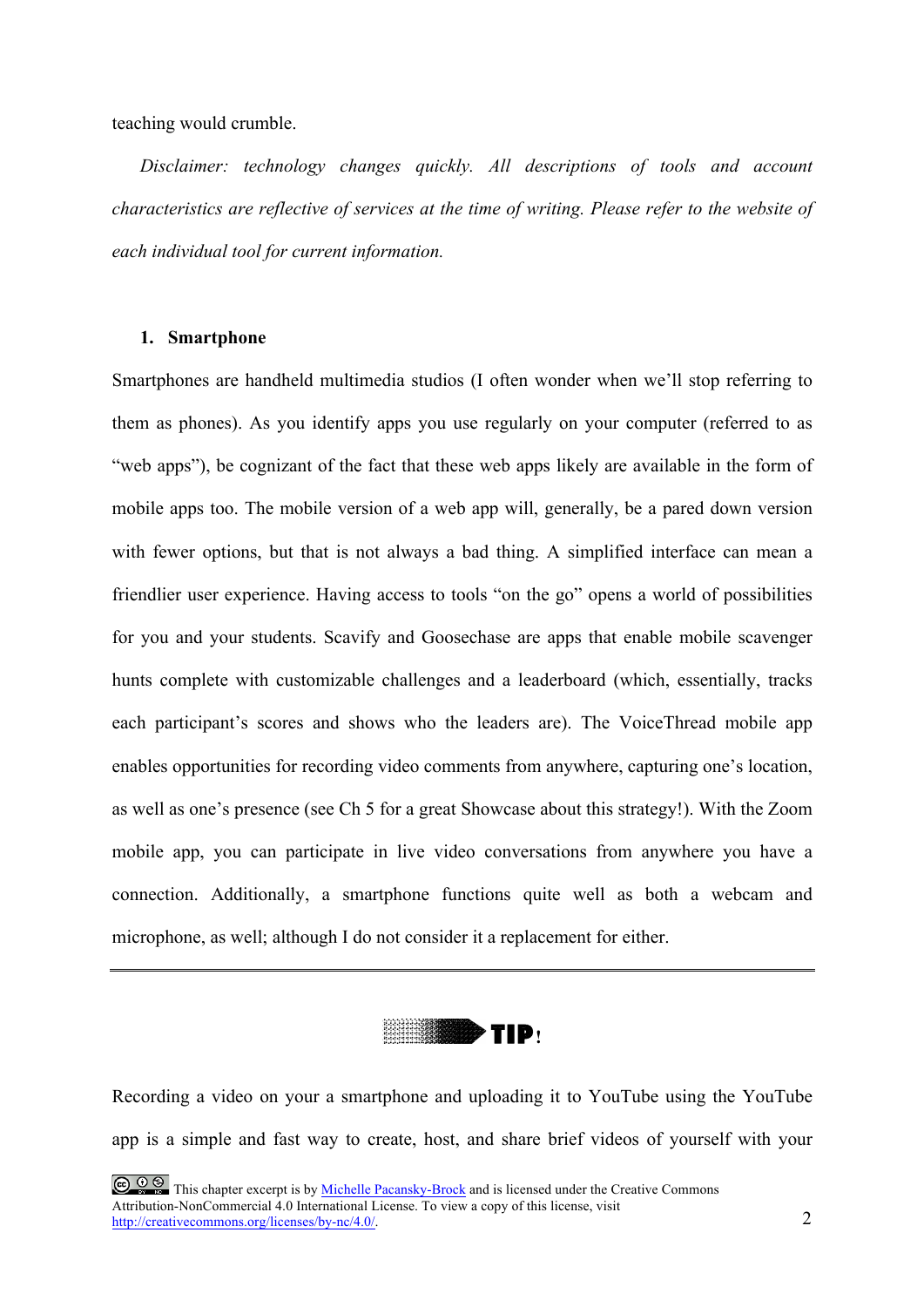students. Imagine the impact of recording a brief module introduction video for an art history class in front of a painting in a museum or for an anthropology class in front of the chimpanzee display at a zoo. Handheld video recording can be great, but investing in a small tripod for your phone is a great strategy for composing higher quality recordings.

**2. Webcam** 



A webcam is an essential tool for teaching with technology today. Videos add your social presence to students' learning experiences and promote a stronger relationship between you and your students, particularly in online classes. A webcam can be used to record microlectures (see "Screencasting" below), personalized announcements (see "YouTube" below and the tip above), and connect with students via synchronous web conferencing and communication tools (Skype, Zoom, Google+ Hangouts, etc.). You may already have a webcam on your computer—so be sure you check into that before you purchase one –but your built-in webcam may not produce high quality results. You may wish to consider upgrading to an external High Def (HD) webcam for improved quality. When shopping for a webcam, I encourage you to peruse the C-Net reviews to identify options that meet your needs. The higher the video output resolution, the better the image quality: [Reviews.CNET.com/webcams/](http://reviews.cnet.com/webcams/).



**CO O** S This chapter excerpt is by [Michelle Pacansky-Brock](http://brocansky.com) and is licensed under the Creative Commons Attribution-NonCommercial 4.0 International License. To view a copy of this license, visit <http://creativecommons.org/licenses/by-nc/4.0/>. 3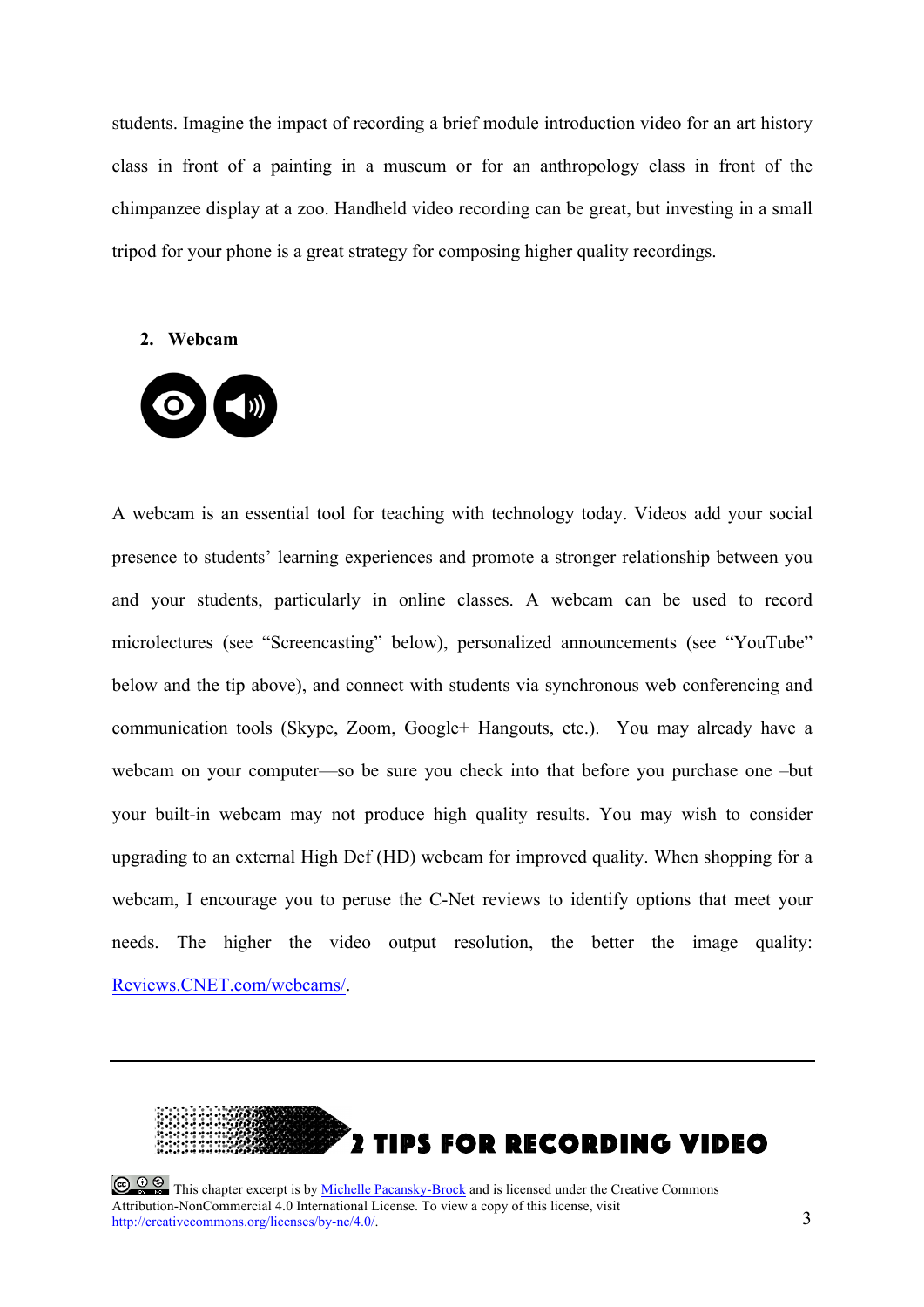## #1 - Lighting Matters!

The right lighting conditions will transform the quality of the videos you record with your webcam. Many times users don't think about light and that can result in dark images that render your entire face in silhouette. What's the point of using a webcam if you aren't identifiable? A quick way to ensure you produce quality video with your webcam is to do your recordings with a light source in front of you, rather than behind or to the side of you. When light illuminates the front of your face, you'll be rendered beautifully on camera!

Look at the difference lighting makes in Figure 3.1.



*Figure 3.1* Webcam lighting comparison. Used with permission from VoiceThread.

## #2 - What's Behind You?

When recording a video of yourself, it's easy to get consumed in your own appearance. But don't ever forget to examine the setting that appears behind you in your video. Take time to select a recording location that displays a neat and professional background (put away your dirty laundry or avoid sharing those vacation photos from your cruise on your wall!).

#### **3. Microphone**

**COO P** This chapter excerpt is by [Michelle Pacansky-Brock](http://brocansky.com) and is licensed under the Creative Commons Attribution-NonCommercial 4.0 International License. To view a copy of this license, visit <http://creativecommons.org/licenses/by-nc/4.0/>. 4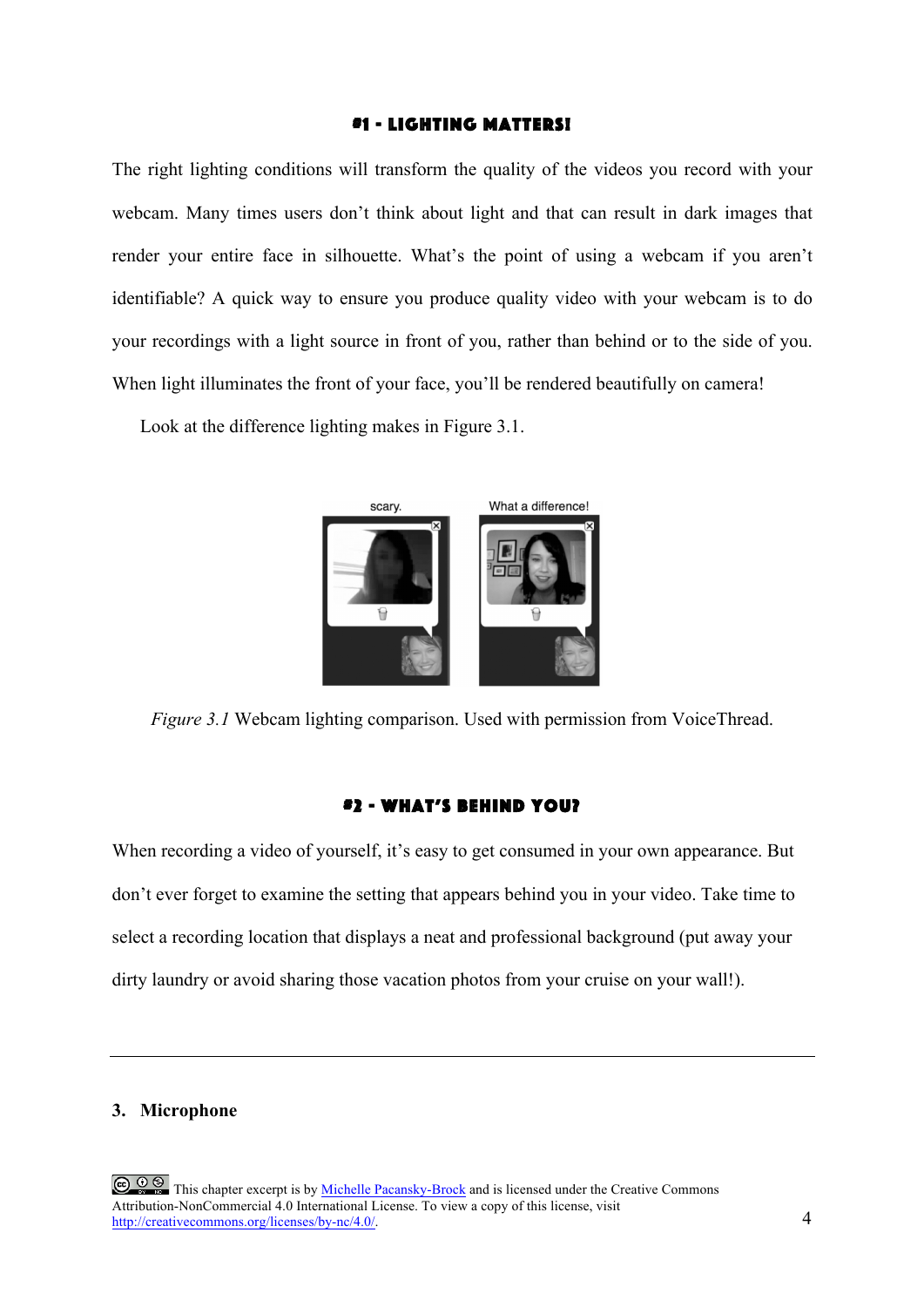

A microphone allows you to communicate online with your voice, which may be more appropriate or convenient, at times, than video. Video conveys your physical appearance, including your gestures and facial expressions, and voice focuses on the qualities of your speech. Also, video files are much bigger than audio files. Think about these elements when deciding which output option is the best for your particular use.

Recording a video also requires much more preparation than recording audio. For example, when I use Skype I do not set it to pick up a call automatically with video because I want to be sure my surroundings are appropriate for my audience -and, let's face it, we're not always ready to present ourselves in video! But I can easily use my microphone and engage directly in a voice-based conversation.

When purchasing a microphone, C-NET reviews are a great resource to research your options. I recommend a USB microphone with a headset. This option creates high quality audio recordings and also gives you the option to set your audio output to your headset, allowing you to hear more clearly and filter out background noise: [Reviews.CNET.com/microphones/](http://reviews.cnet.com/microphones/).

## **4. Screencasting Software**



A screencast is a video recording of your computer's screen that is synced to the sound of your voice or video narration. The uses of screencasting in teaching are endless—how-to videos, lectures, an orientation or tour of an online class—they provide quick and effective visual answers to questions, and students can create screencasts to demonstrate their ability to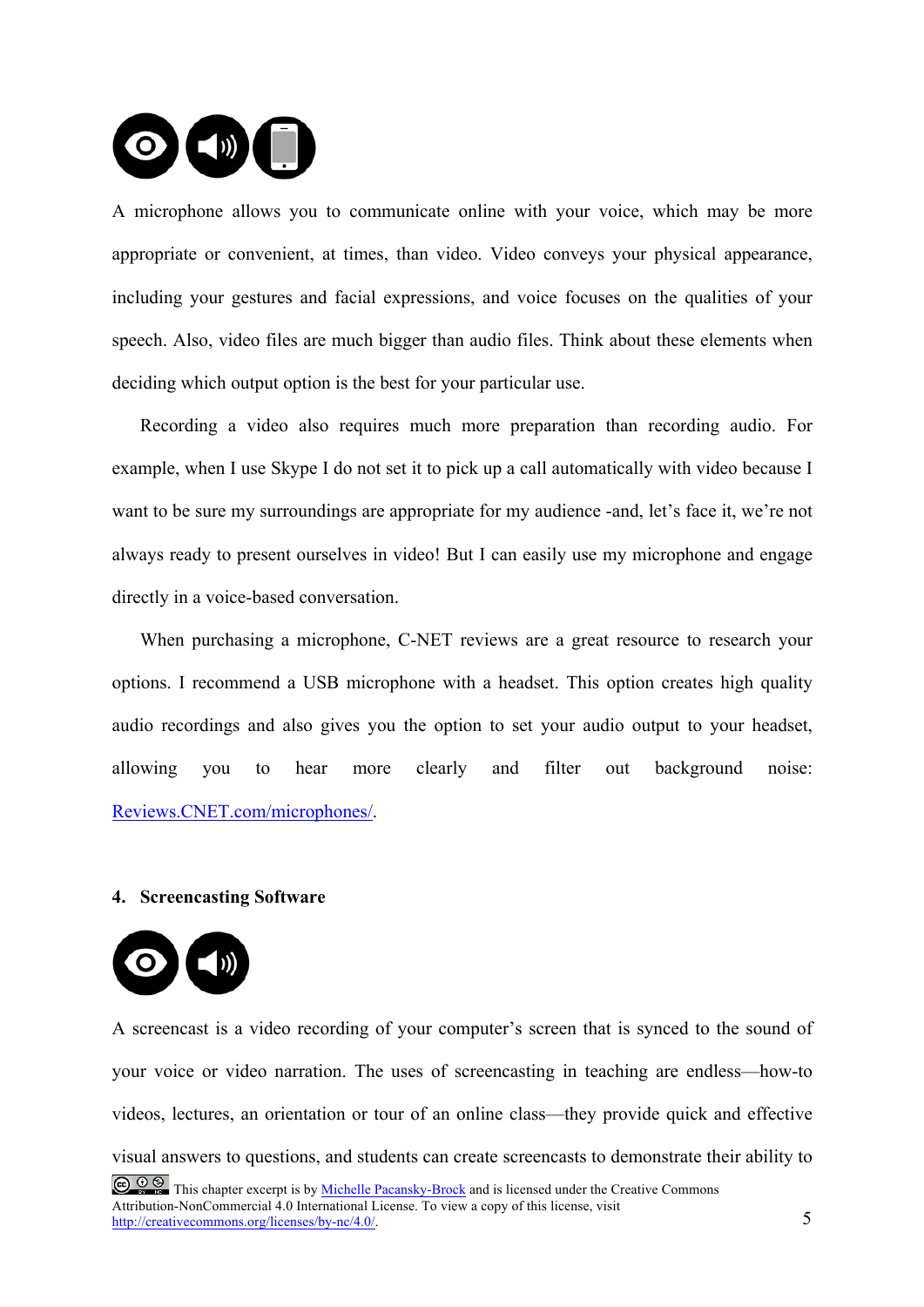perform online tasks or give presentations.

Not long ago, screencasting tools were expensive and using them required quite a bit of training. In short, screencasting was for experts. Well, not anymore. Today, if you do not already have access to a premium screencasting tool (like Camtasia or Screenflow), there are a number of free to low cost tools that can get you on track for creating your own, customized video content.

#### *Screencast-o-matic.com*

A free, browser-based tool that gives you direct access to creating a screencast with a single click. The application launches a java applet on your computer that runs the screencast. You click "record," resize the cross-hairs to fit the size of your recording, select the microphone option you are using, indicate whether or not you want to also record from your webcam, click the record icon, wait for the countdown, and go! When you're done, click pause or stop, and then you have the option to upload the video to Screencast-o-matic's server, download it to your own computer (a variety of file options provided) or upload it directly to your YouTube account. The quality of the videos after being uploaded direct to YouTube is impressive. Screencast-o-matic also includes the option to add "call outs" (visual enhancements that draw attention to your mouse clicks and make fine "how-to" details easier to see).

### *Account Details*

Recording is possible without an account. If you create a free account, you'll be able to record videos up to 15-minutes in length and have access to your recording history. A Pro account includes premium features like editing. Videos recorded with a free account will include a small watermark. Discounted group licensing options are available for groups of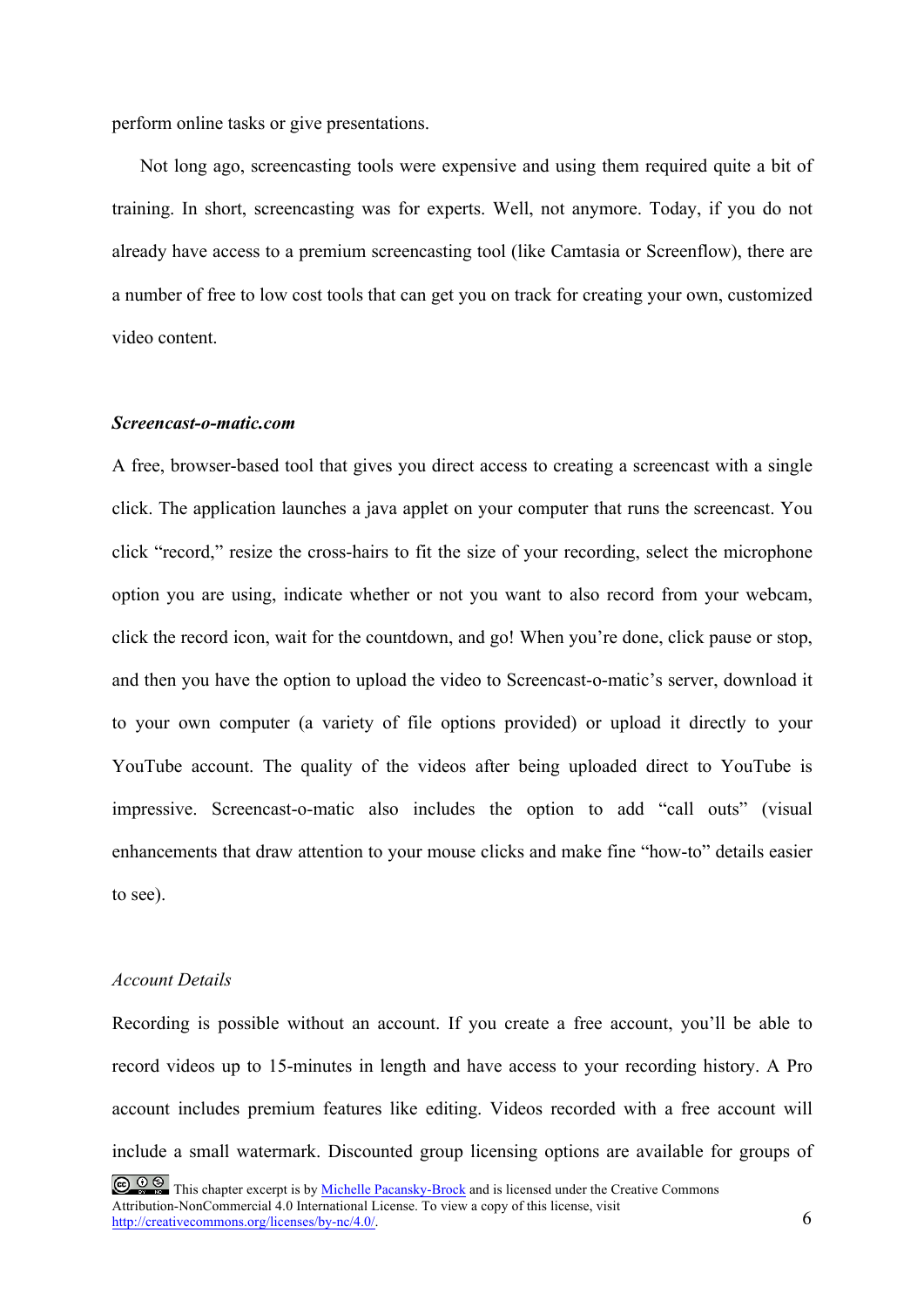10-2500.

# *Jing—TechSmith.com/jing*

Jing, a tool I use every day, is made by TechSmith, the creators of Camtasia and SnagIt. Jing requires a free download (available for both Mac and PC users) and produces screencasts up to 5-minutes, as well as screenshots (still image captures of your computer screen). You can set the Jing app to launch each time your computer starts and while it is running, a golden sun icon hovers at the top of your screen.

When you need Jing, simply activate it with your mouse, click on the 'cross hairs' icon, and drag it across your screen to select the portion you want to capture. When you capture a still image of your screen, you can also annotate on top of the image (call out an area with a colored box, add a line of text, or include an arrow to point out something important). Then you may download the image or video file to your computer *or* upload it directly to your screencast.com account, which is automatically created when you install Jing.

Why is that important? Because in a matter of two minutes, you can create a one-minute video, upload it to the web in a click, and paste a link to the video in an email. And that's what makes Jing so handy. It is irreplaceable when teaching online. I regularly use Jing to answer "how-to" questions—and I love hearing their excitement when they realize I sent them a personally recorded video to answer their question. Responding to a frustrated or nervous student with video is a great way to calm their nerves and support them through a class. See Chapter 4 for more about Jing.

# *Account Details*

Jing is free.

**CO O** S This chapter excerpt is by Michelle Pacansky-Brock and is licensed under the Creative Commons Attribution-NonCommercial 4.0 International License. To view a copy of this license, visit http://creativecommons.org/licenses/by-nc/4.0/. 7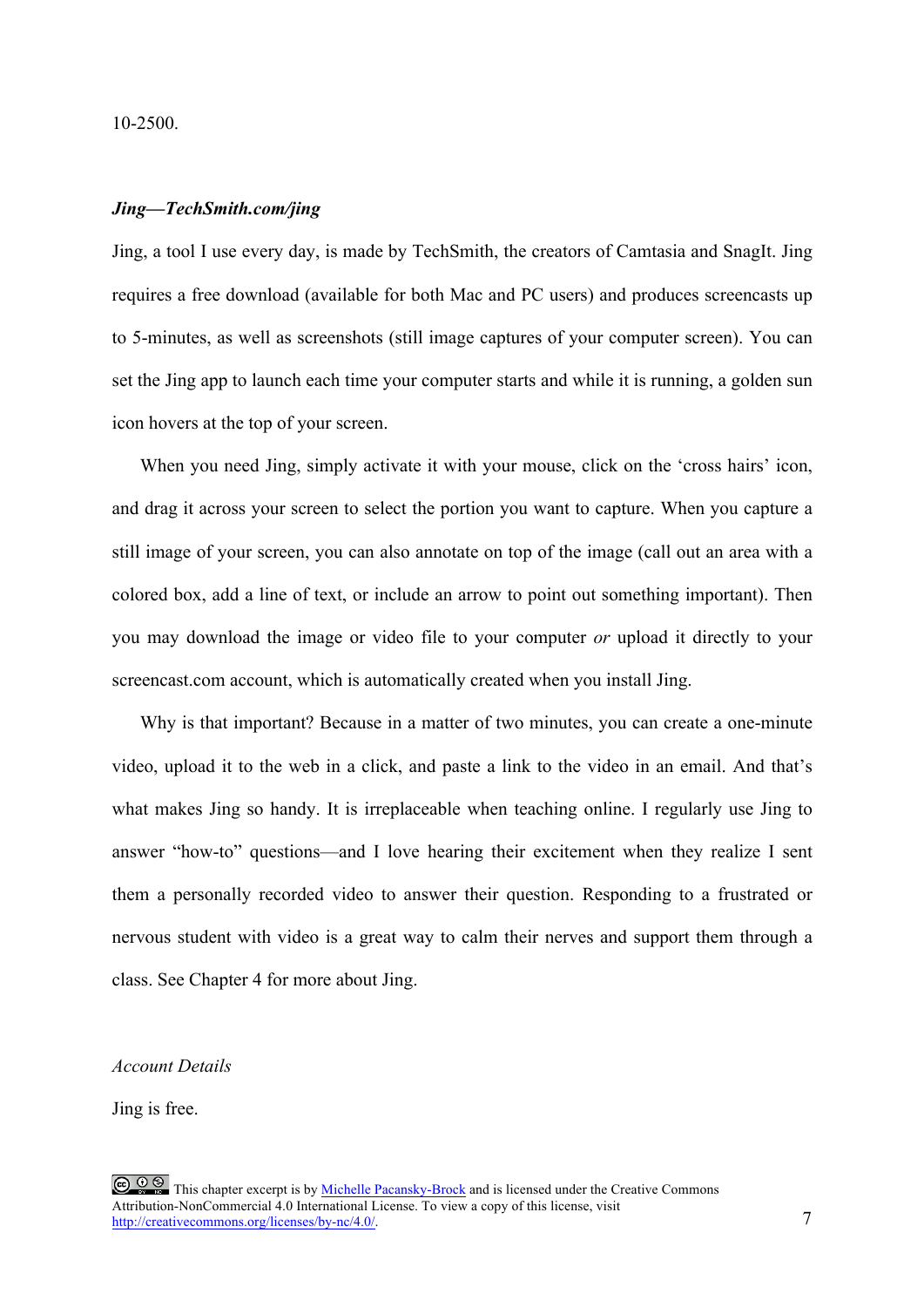# **5. Online Content Hosting Services(s)**

Hosting your content online—"in the cloud"—empowers you to access your content from anywhere, share it easily without emailing large files, and can facilitate virtual collaboration projects. Having a video hosting and a document hosting tool in your toolkit is essential.

# *YouTube.com—Free Online Video Hosting*



A free YouTube account provides you with a free hosting resource for video content *you create* and a personal channel that you can use to curate video playlists around focused topics that can be shared with relevant audiences.

- Each video you upload can be set to Public, Unlisted (which means only those who you share the link with can view it), or Private (you identify the individuals who may view it).
- YouTube limits your videos by length (which, at the time of writing, is 15 minutes for most users).
- I use my YouTube account to host video announcements and screencasts (screen recordings) for my classes. This option enables me to customize the privacy setting of the videos and then embed them in my learning management system or website I am using for teaching (see Chapter 1 for an overview of linking vs. embedding).
- When you "upload" a video you may select one from your hard drive that you've already created or you can use your smartphone or tablet to record directly to YouTube if you have the mobile app installed. YouTube no longer supports recording directly from your webcam on your computer.
- The videos you create can be captioned within a matter of minutes, as long as you have a transcript of your video (saved as a .txt file). If you don't have a transcript, you can edit